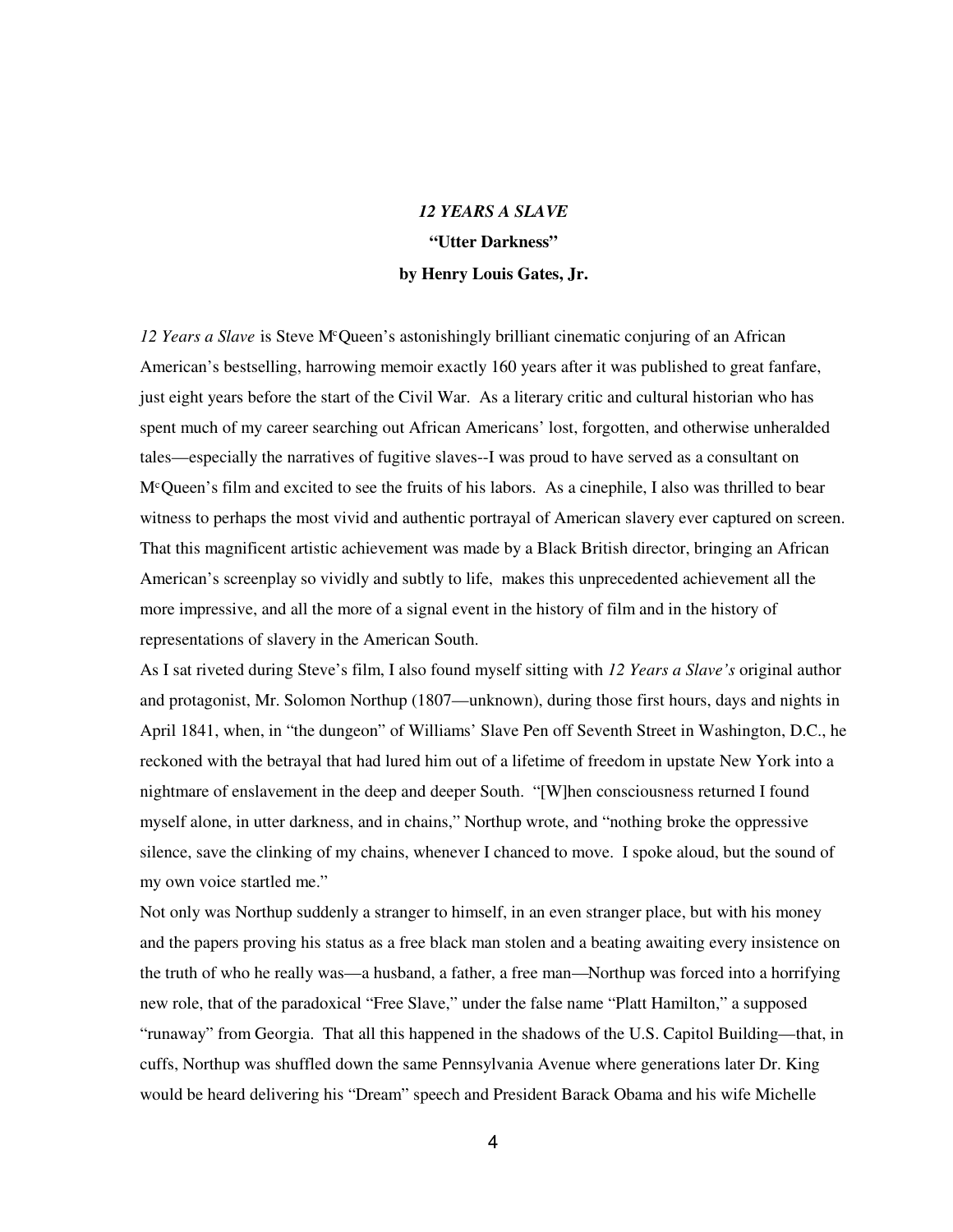would parade in hopes of fulfilling it—must have made Northup's imposed odyssey all the more bitter. "My sufferings," he recalled of the first whipping he received from the notorious slave trader James Birch, "I can compare to nothing else than the burning agonies of hell!"

But unlike Dante Alighieri's *Inferno,* the outpost to which Solomon Northup was shipped was no metaphor with circles but the forests and cotton fields of Bayou Boeuf, Louisiana, a no-man's land between the Red River, the Great Pine Woods and The Great Cocodrie Swamp. "I had not then learned the measure of 'man's inhumanity to man,' nor to what limitless extent of wickedness he will go for the love of gain," Northup revealed about his fateful first hours as a slave, but in Louisiana he did learn as the property of three different owners: one paternal (William Prince Ford); one insecure (John Tibaut, whom Northup nearly choked to death after being attacked by him); and one former slave driver and overseer, Edwin Epps, brutally efficient with the lash whenever Northup was too late, inefficient, unwilling to whip Epps's other slaves himself, or high on his own talents as a violinist— Northup's "ruling passion" ever since his childhood as the son of a free woman, Susanna, and an exslave farmer, Mintus, who, as a property owner in Fort Edward, New York, had earned the right vote. As if Northup's luck couldn't have been any worse, 10 out of his 12 years as a slave were spent under Epps' watchful eye. "I never knew a slave to escape with his life from Bayou Boeuf," Northup wrote. As a result, the driving force of his new life—and story—could be summed up in one question: would *he* be the exception?

No, nothing about Solomon Northup's 12 years as a slave (actually it was 11 years, 8 months and 26 days) was familiar or natural. Where he had been born in the Adirondack Mountains and grown up felling trees and rafting on and around Lake Champlain, in Louisiana there were swamps and killer dogs to tame. Where he had had access to books and a common education in Sandy Hill, New York, in Louisiana, there were laws forbidding slaves to learn to read or write, and even when one could, like Solomon, every letter had to receive his owner's approval (thus his censure) before it could go out. And where Northup had earned a living working at a hotel in the burgeoning resort town of Saratoga Springs, with a wife Anne and three children, Elizabeth, Margaret and Alonzo, on Edwin Epps' plantation there were no wages but acres of cotton to pick and a punitive system as arbitrary as it was severe. While looking out for Epps' other slaves, Northup could never overcome the memories that set him apart from them, so that his only true companion was himself—his curiosity, his resourcefulness, his strength and skills, his beloved violin and his ability to figure other people out.

## **An "American" Story**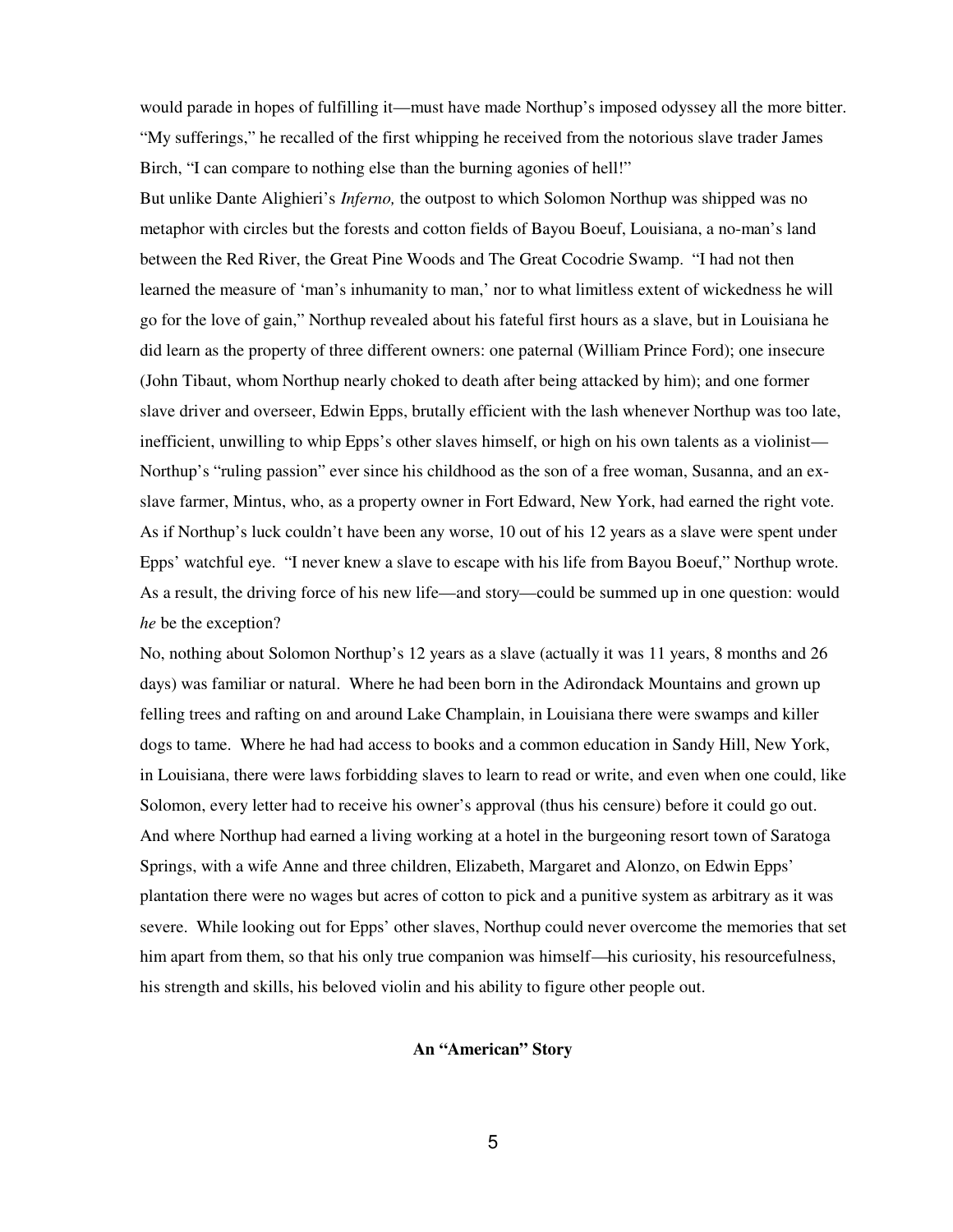Since D.W. Griffith premiered his whitewashing—really, a gross, racist distortion—of the history of slavery in his 1915 silent film, *The Birth of Nation* (a film designed to serve as propaganda to justify the emerging system of *de jure* or Jim Crow segregation), there have been all too few films that have captured, or even attempted to convey, the truth of the experience of slavery, *from the slave's point of view*. There have been even fewer films worthy of recognition. Yet, slave stories are the stories of the shaping of America—and the Americas, which received a total of some *eleven million* Africans over the history of the slave trade, between 1501 and 1866—and, like the Holocaust in Europe, their stories cannot be told and retold enough. While the United States received about 400,000 of these Africans shipped directly from the Continent, by the outbreak of the Civil War, their descendants had grown to some 4 million. 101 fugitive slaves published books about their enslavement; but only one, Solomon Northup published a book about his passage from freedom, to slavery, to freedom again. What makes *12 Years a Slave* especially worthy of attention is what audiences in Northup's own time appreciated about his tale: its sober presentation of "American Slavery" as it really was interwoven with the universal themes of identity, betrayal, brutality and the need to keep faith in order to survive confrontations with the evils in man. Most of all, Northup, as much as any man who endured slavery's trials, reminds us of the fragile nature of freedom in any society, then and now, and the harsh reality that whatever legal boundaries existed between so-called Free States and Slaves States in 1841, no black man, woman or child was truly safe.

As distinctive, and as poignant, *12 Years a Slave* has an unusual trajectory unlike most other antebellum slave narratives. In fact, its drive is in reverse, from freedom *to* slavery, in both a single human life and as a larger allegory for the institution of slavery itself. In this way, it defies the more common (and reassuring) American story of upward mobility, of attaining ever greater badges of liberation with "luck and pluck," from "rags to riches," from log cabins to respectable frame houses to fancy mansions with a view, much like the other 100 slave narratives published by black authors before the end of the Civil War. Instead, Northup's trajectory is down—down from Saratoga to New York, down from New York to Philadelphia, Baltimore and D.C., down from D.C. to Richmond to Louisiana—and thus an inversion of most of America's popular literature (at least by Amazon standards), which, to my amazement, makes it all the more uncanny that the name of the hotel where Northup's two white kidnappers, the rapscallions Alexander Merrill (a.k.a. "Merrill Brown") and Joseph Russell (a.k.a. "Abram Hamilton"), tricked him with him too much drink was none other than Gadsby's Hotel. In Northup's prefiguring of the *counter*-narrative, the isolation in darkness that Ralph Ellison later made famous in his unparalleled novel, *Invisible Man* (1952)*, 12 Years a Slave* gives us the soul of African American literature and culture, the "sound of life" in "oppressive silence."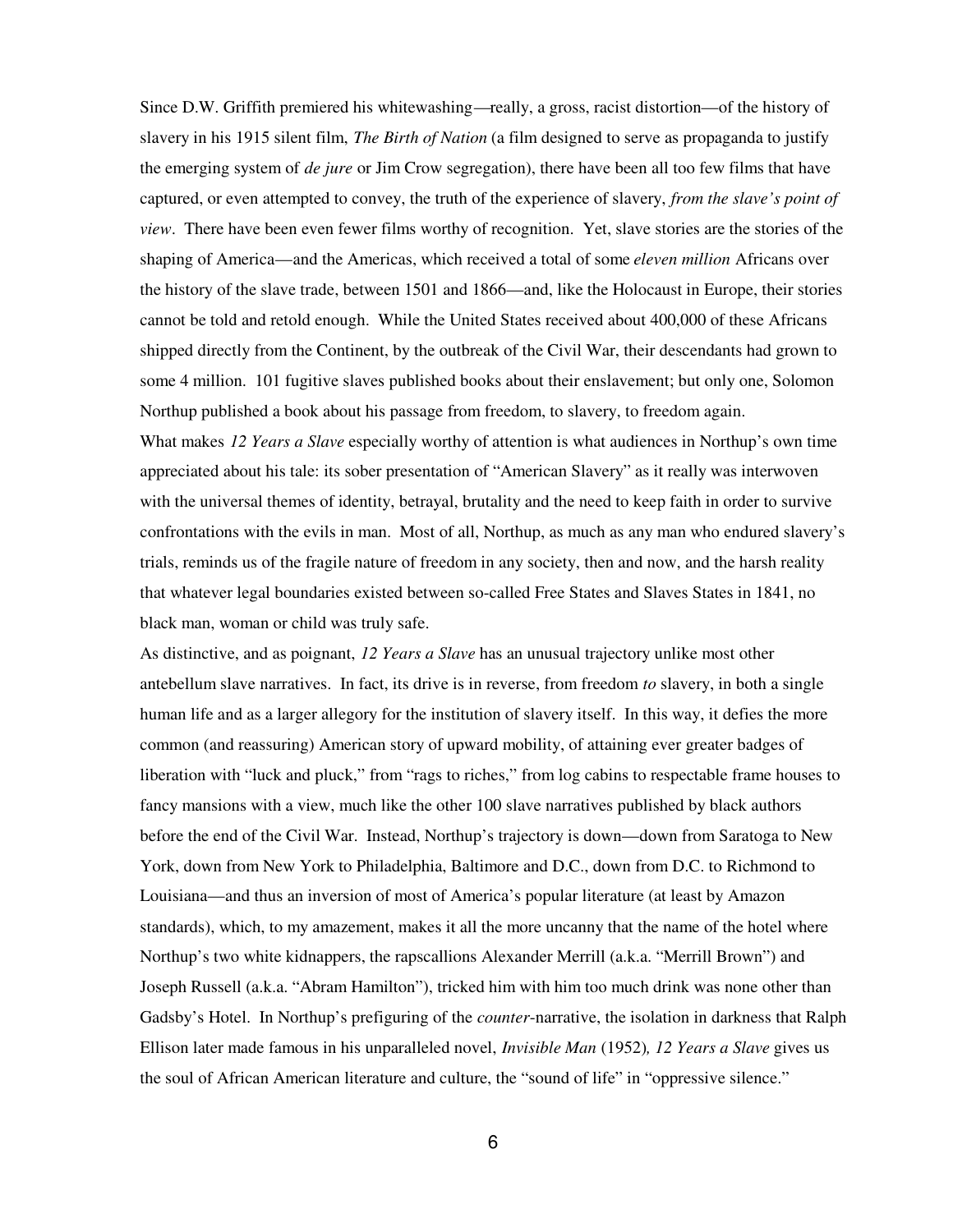#### **"A Man—Every Inch of Him"**

Whatever the trajectory, in any great story, from the Greeks to *Gatsby,* the protagonist functions as our guide, the reader's or audience member's eyes, ears, nose, hands and tongue, the one through whom we think and feel. In Solomon Northup, unlike even the greatest African American writer and speaker of his day, ex-slave Frederick Douglass, the audience of 2013 and beyond has a guide who is as surprised, shocked and horrified by slavery as we might have been, because we begin at the same starting point in life as free men and women. The result of Northup's story, of the free man made a slave, is almost biblical, which again is also uncanny, because, at the time of Northup's kidnapping in April 1841, he was exactly 33 years old, the same age most assume Christ was when he carried his cross up to Golgotha. Unlike a God humbling Himself in the form of man, however, Northup was a man forced into the life of a slave, and the prospect of his resurrection was more elusive than three days.

What ensues in his book—and in Steve M<sup>c</sup>Queen's film—is frightening, gripping and inspiring, because as one reviewer of Northup's theatrical staging in Syracuse, New York, put it, "He is a man every inch of him" (*Syracuse Daily Journal,* January 31, 1854). Yet because of the color of Northup's skin, every inch of his manhood was vulnerable to being falsified, stolen and denied, and there was nothing he could do about it. In fact, Northup quickly learned that protesting his enslavement represented an even greater threat to his survival, because, to his traders and his owners, he was worth real money as a slave while as a free man he would have been worth more dead than alive (at least as a slave he could *choose* not to speak).

#### **North and South, Free State and Slave**

At the same time, it is important not to overdraw the boundaries between North and South, Free State and Slave, before the Civil War. True, at the time of Northup's capture, there were 13 Slave States and 13 Free States in America (a perfect balance by way of imperfect, indeed disastrous, Congressional compromise). While it would be impossible to explain the history of their differences here, suffice it to say "two roads diverged in a yellow wood," to borrow from poet Robert Frost. One was better suited for industry, and thus wage labor, while the other was rich-soiled enough to continue on with large-scale planting, and thus slavery. Summing up the difference and its consequences for human beings in 1860, incoming President Abraham Lincoln wrote in a letter to Alexander Stephens of Georgia, "You think slavery is right, and ought to be extended; while we [Republicans in the North]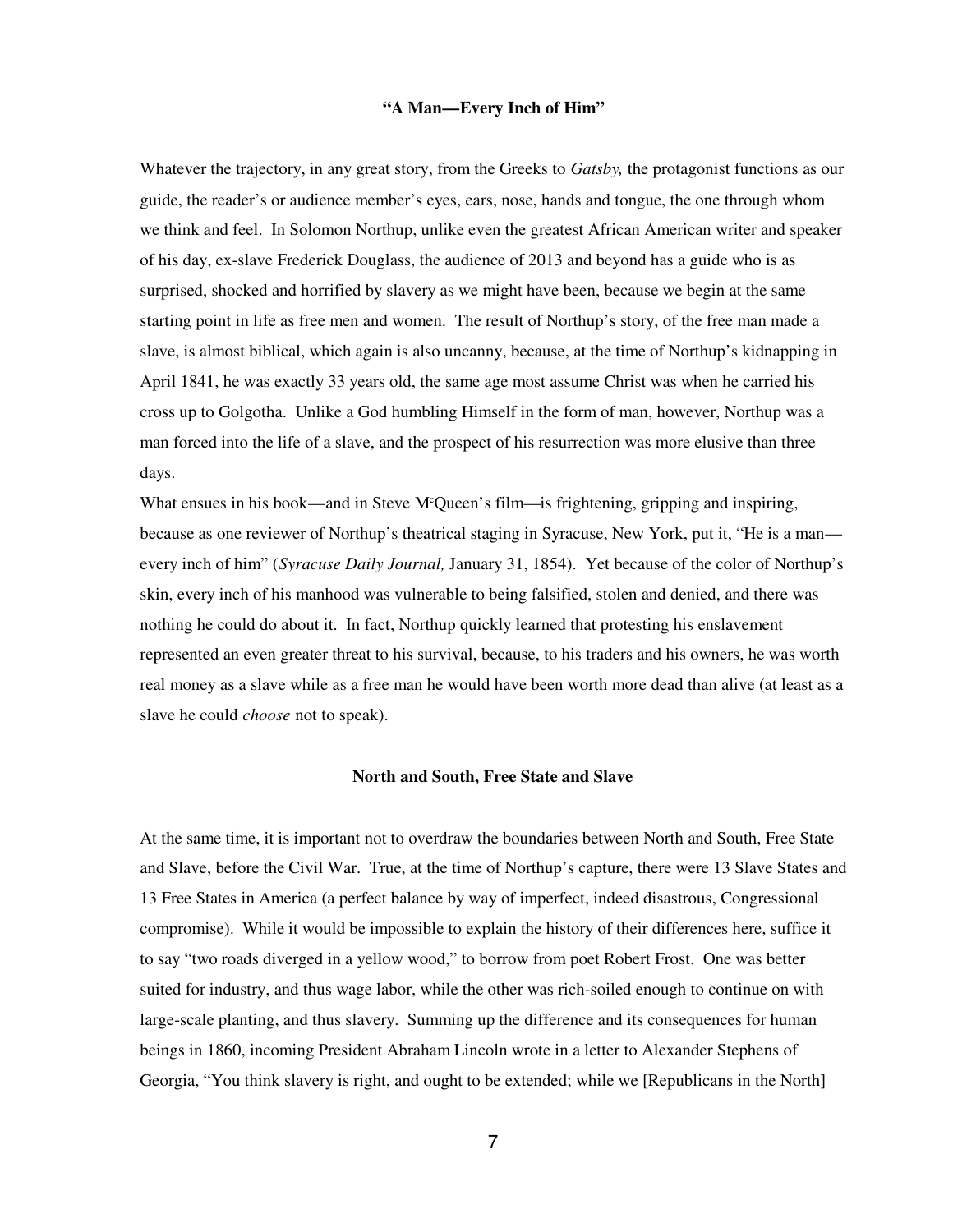think it is wrong and ought to be restricted."

Actually, it was far more complicated than any simple (albeit elegant) syllogism could communicate. In fact, as Ira Berlin writes in his book *Slaves without Masters* (1974), at no time before the Civil War did the number of free blacks in the North outnumber those in the South, even with the existence of slavery, and while there was a grave difference between the freedoms Solomon Northup could exercise as a free man in New York versus as a slave in Louisiana (including the right to testify against his betrayers), there was persistent, widespread discrimination in the North, including, in some states, antiimmigration laws and segregation regimes that anticipated the Jim Crow era that rendered true freedom a myth for black Americans from the end of the Civil War to the civil rights movement of the 1950s and 60s.

Nevertheless, the further that North and South pulled apart in the antebellum years, especially over the question of slavery's expansion west into the territories the U.S. acquired through purchase and war (*the* political issue of the time), the more tempting it became for slave catchers to venture north, across state lines, to rob free blacks under the pretense of retrieving fugitive slaves. The bottom line for most of them was the bottom line: trading in slaves was a lucrative business, especially after importing them from abroad was banned by Congress (under the Constitution) in 1807, the year of Solomon Northup's birth.

Most of this kidnapping activity occurred along the Mason-Dixon Line (where it was easy to escape back and forth between Slave and Free States), not where Northup resided in Saratoga Springs, but as he traveled further south with Brown and Merrill (professed circus employees who tempted him with an offer to make money playing his violin in New York City and D.C.), the riskier the adventure became, risks Northup himself had been warned about, he admitted. Given the concealed nature of this type of crime, there are no official estimates of the number of free blacks kidnapped into slavery in the United States (abolitionists put it in the thousands a year while Harriet Beecher Stowe, the author of *Uncle Tom's Cabin,* put it in the "hundreds … all the time"), but it was not uncommon and it continued through the Civil War, Paul Finkelman and Richard Newman write in the *Encyclopedia of African American History, 1619-1895: From the Colonial Period to the Age of Frederick Douglass* (2006)*.*

## **"Completely Enraptured"**

What makes Steve M<sup>c</sup>Queen's and screenwriter John Ridley's magnificent retelling of Northup's 12 *Years* so powerful is that it comes closer than any other representation to the true intent of Northup's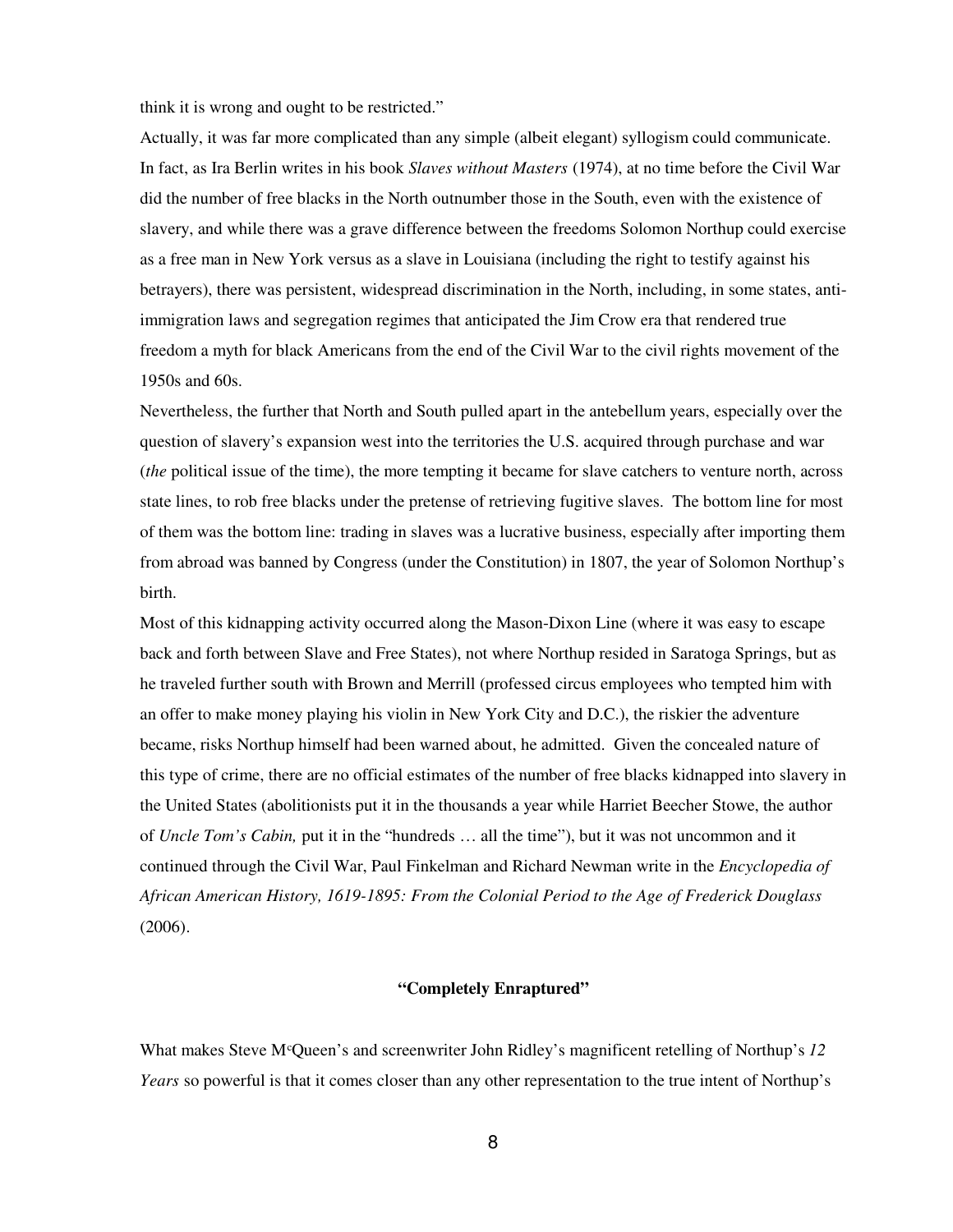original book, which was published in 1853 (just five months after his rescue) and sold some 17,000 copies in the first few months, and the lecture tours he went on throughout New York and New England in the short years that followed. In reading Northup today, one immediately senses how determined he was to be authentic in order to prove the veracity of his tale (to this end, he even included details on how sugar mills worked). In short, Northup (and his cowriter/ "editor," David Wilson, a former attorney in Whitehall, New York) wanted us to see what he saw. Had this approach fit the theatrical conventions of the day, Northup might have retired a rich man. Because it did not, the attempts he made in translating his tale—twice—to the stage devolved into melodrama and quickly flopped—even with Northup himself acting in the starring role. In this way, Chiwetel Ejiofor, the Solomon Northup in Steve M<sup>c</sup>Queen's film, can do—and does—a better job in the film than even Northup himself was able to do in the stage versions of his own story, and instead of melodrama we, the audience, are left with the haunting images M<sup>c</sup>Queen's camera unflinchingly captures, not least the startling up-close performances of Michael Fassbender's Edwin Epps, Brad Pitt's Samuel Bass and countless others.

In viewing *12 Years a Slave*, we, the viewers, must test our own commitment to freedom, just as Northup's audiences were tested (though with much higher stakes). As the film rolls on, we also are the ones willing him to freedom. We are the ones fearing for his life. We are the ones confined as he was confined. In our hopes, we are the ones emulating the petitioners and affidavit-signers who testified to his status as a free man, including his wife Anne. And in following his story to the end, we are the ones sitting in the shadows determined to reclaim our own freedom, 'sadder but wiser' for having witnessed its fragilities.

In the words of the greatest African American of the 19<sup>th</sup> century, Frederick Douglass, who in his praise for the original *Twelve Years a Slave* wrote, "We think it will be difficult for any one who takes up the book in a candid and impartial spirit to lay it down until finished…" (*Frederick Douglass' Paper,* July 29, 1863). Of Northup's story on stage, *Frederick Douglass' Paper* also had this to say: "His story is full of romantic interest and painful adventures, and gives as clear an insight to the practical workings and beauties of American Slavery. . . . It is a sure treat to hear him give some hazardous adventure, with so much sans [sic] froid that the audience is completely enraptured and the 'house brought down'" (January 27, 1854).

When the house lights went back up in the screening room where I saw *12 Year a Slave* for the first time, I, too, felt "completely enraptured." Every viewing of it also constitutes a further act of testifying to the truth about American slavery, which is what Solomon Northup could not do for himself during his 12 years of confinement in the slave South, even though he could write. While Solomon Northup's death remains a mystery to this day, we do know he spent the rest of his life

9